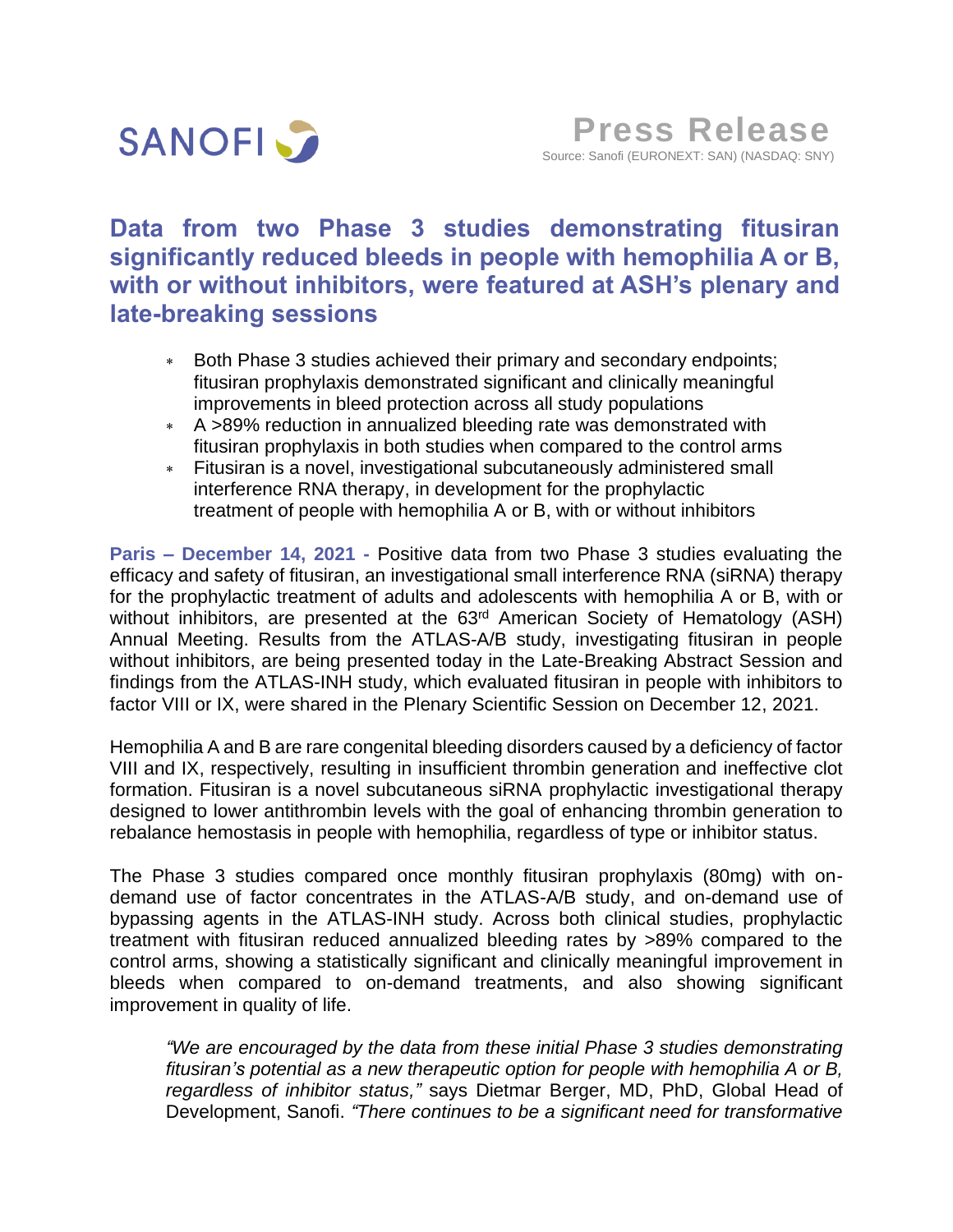*therapies that offer people with hemophilia consistent protection from bleeds while reducing treatment burden. These findings underscore fitusiran's potential to address these challenges and give hope to patients, caregivers, and physicians."*

The fitusiran Phase 3 clinical program is ongoing. Sanofi is currently investigating the efficacy and safety of fitusiran under an amended protocol which includes lower doses and an extended dosing regimen in all ongoing adult and adolescent studies. Fitusiran has the potential to provide prophylactic treatment for all people with hemophilia A or B, with as few as six injections per year.

# **ATLAS-A/B Phase 3 Study (NCT03417245)**

ATLAS-A/B is a Phase 3 randomized, open-label study investigating the efficacy and safety of fitusiran in males ≥12 years with severe hemophilia A or B without inhibitors who had previously been treated with on-demand factor therapy. Study participants (n=120) were randomized 2:1 to receive either once-monthly 80mg subcutaneous fitusiran prophylaxis or on-demand factor therapy for bleeding episodes. The primary endpoint is annualized bleeding rate (ABR).

The key findings in this study include the following:

- A statistically significant and clinically meaningful reduction in treated annualized bleeding rate of 89.9% in the fitusiran prophylaxis arm (95% CI 84.1%; 93.6%], P <0.0001) compared to the factor on-demand arm.
- Median (interquartile range) annual bleeding rate for treated bleeds is 0.0 (0.0; 3.4,) in the fitusiran arm compared to 21.8 (8.4; 41.0) in the factor on-demand arm.
- 50.6% (n=40) of study participants in the fitusiran prophylaxis arm had zero treated bleeds compared to 5.0% (n=2) of participants in the factor on-demand arm.
- The most common adverse events reported in at least five (6.3%) participants in the fitusiran prophylaxis arm were increased alanine aminotransferase (ALT), upper respiratory tract infection, nasopharyngitis, abdominal pain, increased aspartate aminotransferase (AST), cough, arthralgia, asthma, gastritis, and headache.
- Treatment emergent adverse events of special interest (TEAESIs) of any ALT or AST elevation >3 x upper limit of normal were reported in the fitusiran prophylaxis arm in 15 (19.0%) participants. There were no TEAESIs of suspected or confirmed thromboembolism reported.

# **Phase 3 ATLAS-INH Study (NCT03417102)**

The ATLAS-INH study is a randomized, open-label Phase 3 study designed to evaluate the safety and efficacy of fitusiran in males ≥12 years with severe hemophilia A or B with inhibitors to factor VIII or IX. Study participants (n=57) receiving on-demand treatment with bypassing agents (BPA) were randomized in a 2:1 ratio to receive once-monthly 80mg subcutaneous fitusiran prophylaxis or continue with on-demand BPA. The primary endpoint is annualized bleeding rate.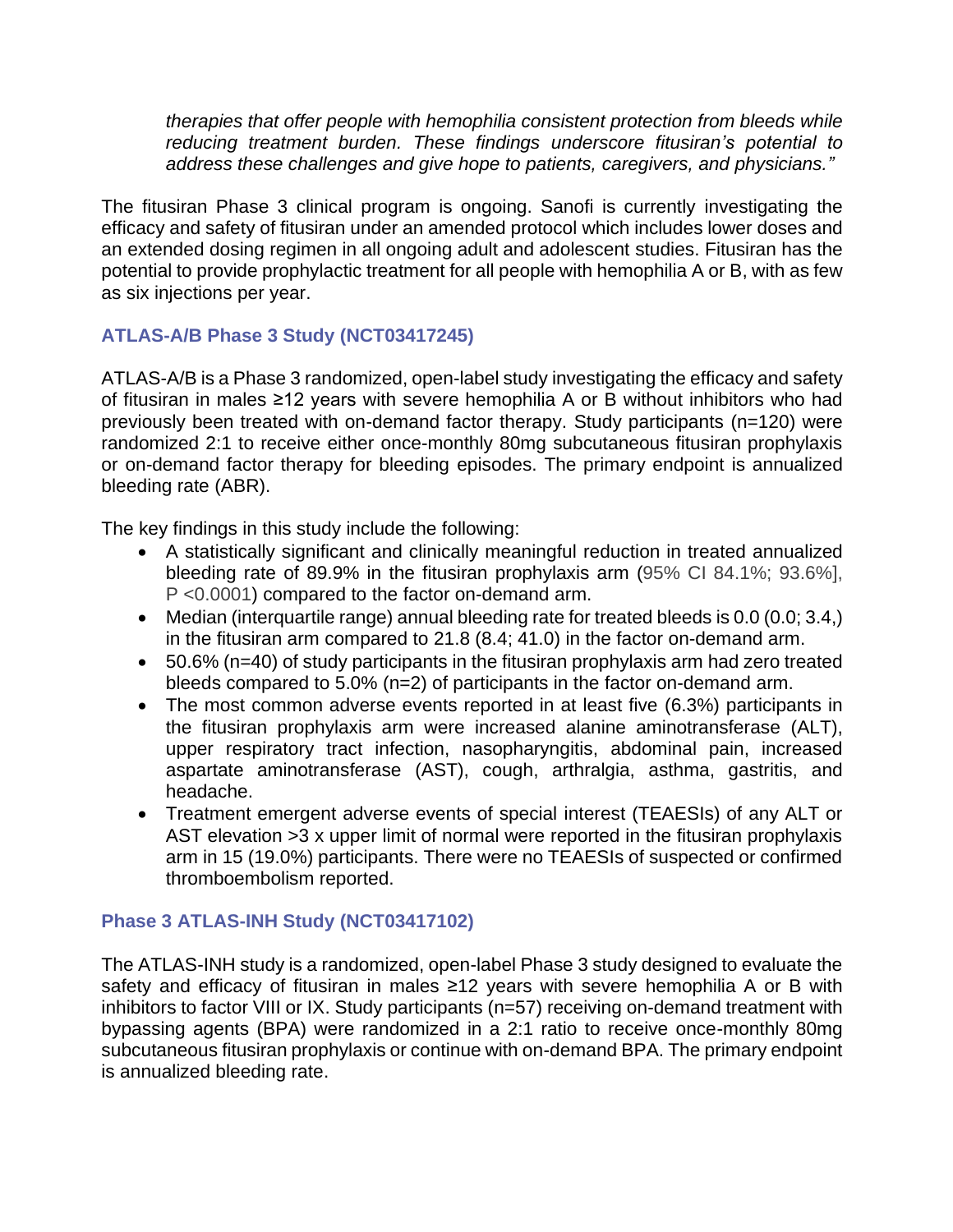The key findings in this study include the following:

- Fitusiran prophylaxis resulted in a statistically significant reduction in treated annualized bleeding rate of 90.8% (95% CI 80.8%; 95.6%), P<0.0001) in comparison to treatment with BPAs.
- The median (interquartile range) treated annualized bleeding rate is 0.0 (0.0; 1.7,) in the fitusiran prophylaxis arm compared to 16.8 (6.7; 23.5) in the on-demand BPA on-demand arm.
- 65.8% (n=25) participants in the fitusiran prophylaxis arm had zero treated bleeds compared to 5.3% (n=1)) in the BPA on-demand arm.
- The most common adverse events reported in at least five (12.2%) participants in the fitusiran prophylaxis arm were increased ALT, increased AST, upper abdominal pain, increased gamma-glutamyl transferase, headache, upper respiratory tract infection, arthralgia, increased blood alkaline phosphatase, and increased transaminases.
- TEAESIs of ALT or AST elevation >3 x upper limit of normal and suspected or confirmed thromboembolism were reported in the fitusiran prophylaxis arm in 10 (24.4%) and 2 (4.9%) participants, respectively.

Fitusiran significantly reduced annualized bleeding with a meaningful improvement in health-related quality of life. Reported TEAEs in the fitusiran prophylaxis arm of ATLAS-A/B and ATLAS-INH were generally consistent with previously identified risks of fitusiran, or risks associated with the underlying disease of severe hemophilia A or B.

# **About Fitusiran**

Fitusiran is an investigational, subcutaneously administered small interference RNA therapeutic in development for the prophylactic treatment of people with hemophilia A or B, with or without inhibitors. Fitusiran is designed to lower antithrombin, a protein that inhibits blood clotting, with the goal of promoting sufficient thrombin generation to rebalance hemostasis and prevent bleeds. Fitusiran utilizes Alnylam Pharmaceutical Inc.'s ESC-GalNAc conjugate technology, which enables subcutaneous dosing with increased potency and durability. Fitusiran is currently under clinical investigation and has not been evaluated by any regulatory authority.

## **About Sanofi**

Sanofi is dedicated to supporting people through their health challenges. We are a global biopharmaceutical company focused on human health. We prevent illness with vaccines, provide innovative treatments to fight pain and ease suffering. We stand by the few who suffer from rare diseases and the millions with long-term chronic conditions.

With more than 100,000 people in 100 countries, Sanofi is transforming scientific innovation into healthcare solutions around the globe.

**Media Relations Contact** Sally Bain Tel: +1 (781) 264-1091 [Sally.Bain@sanofi.com](mailto:Sally.Bain@sanofi.com)